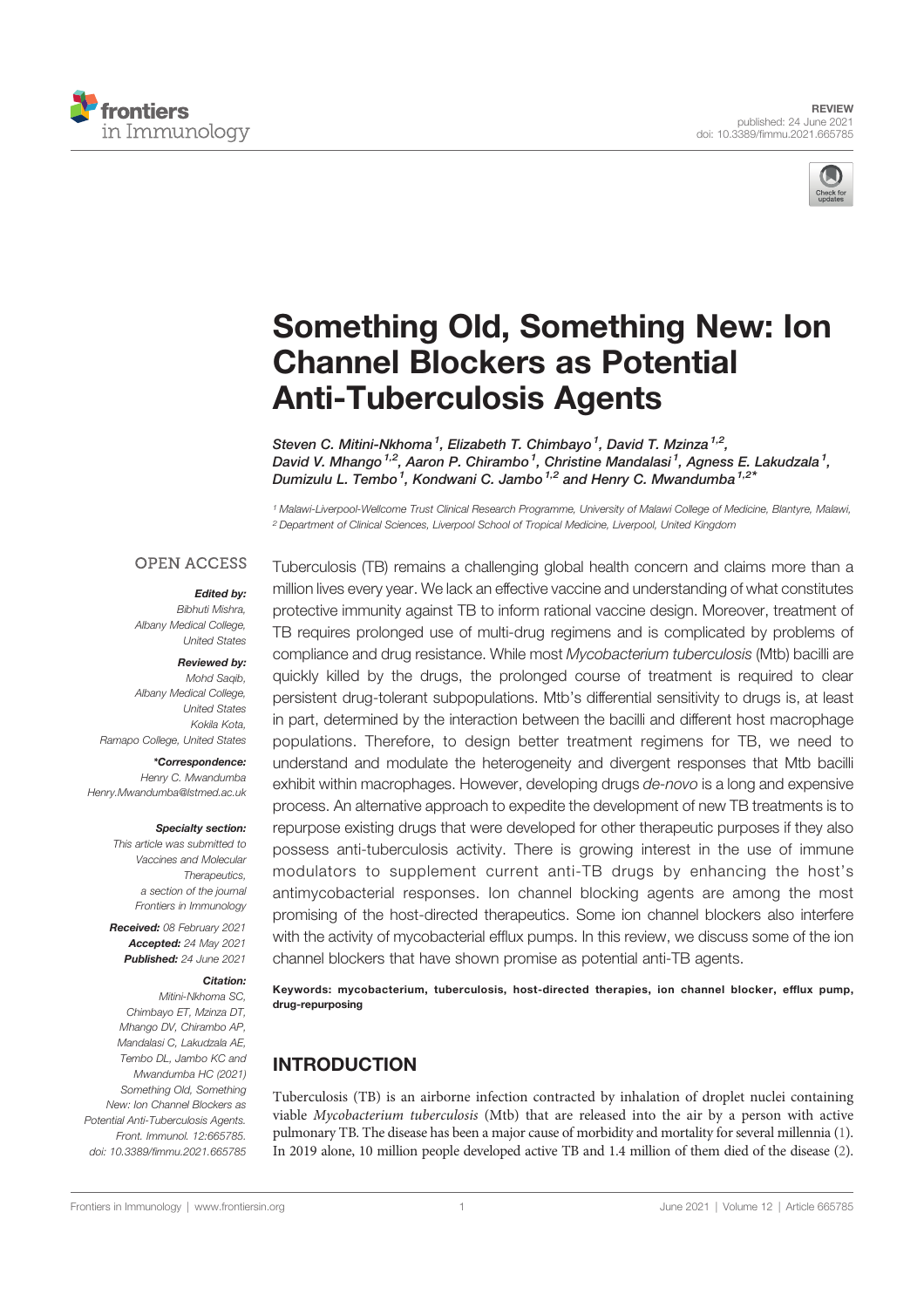Most of the TB cases in 2019 were in South-East Asia (44%), Africa (25%) and western Pacific (18%) (2).

TB is challenging to treat even though there are now more than 20 first- and second-line anti-TB drugs in clinical use (3). Current anti-TB treatment regimens utilize combinations of no less than 3 drugs that must be taken for at least 6 months (3). The lengthy treatment duration and side effects of the drugs often lead to poor compliance with treatment, unfavorable outcomes and development of drug-resistant Mtb strains (4). In 2019, more than 0.5 million people developed multidrug-resistant (MDR) or rifampicin (RIF)-resistant (RR) TB worldwide (2). Treatment of drug-resistant TB requires longer and more complex drug regimens, and often causes more serious adverse effects than treatment of drug-susceptible TB (5). Current TB drugs target the pathogen and function by compromising the structural integrity or metabolic machinery of Mtb. In the last few years, host-directed therapy (HDT) targeting macrophages has emerged as a promising therapeutic strategy for both drugsusceptible TB and MDR-TB.

In the lung, alveolar macrophages (AMs) are among the most important innate defenses against Mtb. They phagocytose and eliminate bacteria through various pathways including phagosome maturation, autophagy and apoptosis. However, Mtb has evolved to survive inside macrophages by corrupting macrophage antimicrobial responses. HDTs for TB aim to rectify or circumvent the corrupted antimycobacterial responses.

Ion channel blockers are among the most promising potential HDTs for TB (Table 1). They are a diverse group of compounds that alter cell physiology by attenuating ion currents across cellular and subcellular membranes, and are most commonly used to treat noncommunicable diseases such as hypertension. Several Food and Drug Administration (FDA)-approved ion channel blocking agents have shown promise at both enhancing Mtb clearance by the immune system and attenuating inflammation in vitro and in animal models of TB (Figure 1). Additionally, some ion channel blocking agents have direct antimycobacterial activity. Here we review ion channel blocking agents that have demonstrated anti-tuberculosis activity in Mtb-infected macrophages and/or in animal models of TB.

# ION CHANNEL BLOCKERS WITH POTENTIAL AS ANTI-TUBERCULOSIS AGENTS

## Calcium Channel Blockers

Calcium ions  $(Ca^{2+})$  act as second messengers in several signal transduction pathways (24). Calcium is more abundant in the extra cellular fluid (ECF) than in the cytosol (25). In the cell, most of the  $Ca^{2+}$ are sequestered in endoplasmic reticuli (ER) (25). Cell activation signals induce the flow of  $Ca^{2+}$  from the ER and ECF into the cytosol through channels such as inositol-1,4,5 trisphosphate receptors (IP3Rs), ryanodine receptors (RyRs), voltage-gated calcium channels (VGCC) and calcium releaseactivated calcium (CRAC) channels.

 $Ca<sup>2+</sup>$  signaling is important in antimycobacterial responses, including autophagy, phagosome maturation and apoptosis. In general, high cytosolic concentrations of  $Ca<sup>2+</sup>$  promote phagosome maturation and acidification of mycobacteriacontaining phagosomes, necrosis and apoptosis; while cell autophagy can be both upregulated or downregulated by  $Ca^{2+}$ (26–28). Whether  $Ca^{2+}$  influx upregulates or downregulates autophagy depends on factors such as the biological context and the ion channel conducting the  $Ca<sup>2+</sup>$  current. For example,  $Ca^{2+}$  currents through the ATP-gated cation channel P2X<sub>7</sub> receptor enhanced autophagy and intracellular killing of M. bovis-BCG in human macrophages, while currents through VGCCs inhibit autophagy (26, 28).

TABLE 1 | Progress towards clinical use of ion channel blockers as anti-tuberculosis agents.

| Year | <b>Milestone</b>                                                                                                                                                                  | Reference |
|------|-----------------------------------------------------------------------------------------------------------------------------------------------------------------------------------|-----------|
|      | 1990 Crowle and May demonstrated that chloroquine inhibits Mtb growth in macrophage cultures and potentiates streptomycin, pyrazinamide and<br>isoniazid                          | (6)       |
| 1992 | Crowle and colleagues observed that chlorpromazine was more active against Mtb in macrophage cultures than in broth                                                               | (7)       |
| 1993 | Klemens and colleagues reported that clofazimine was effective against an MDR-TB strain in mice                                                                                   | (8)       |
| 1994 | Gollapudi and colleagues demonstrated that verapamil improves accumulation of INH in Mtb-infected macrophages and promotes sensitivity of Mtb<br>to INH                           | (9)       |
| 1996 | Grange and Snell demonstrated that ambroxol has antimycobacterial activity in macrophages                                                                                         | (10)      |
| 2003 | Esiobu and Hoosein observed that sodium valproate inhibits growth of Mycobacterium smegmatis in broth                                                                             | (11)      |
| 2007 | Byrne and colleagues observed that ketoconazole was synergistic with rifampicin-isoniazid-pyrazinamide                                                                            | (12)      |
| 2010 | van Deun and colleagues successfully used clofazimine as part of a 9-month MDR-TB treatment regimen in a clinical trial                                                           | (13)      |
| 2013 | Smolarz and colleagues demonstrated that resveratrol has antitubercular activity in broth                                                                                         | (14)      |
| 2014 | Stanley and colleagues demonstrated that fluoxetine promotes autophagic control of Mtb in macrophages                                                                             | (15)      |
| 2015 | Schiebler and colleagues successfully reduced the bacteria burden in mice infected with MDR-TB using carbamazepine and valproic acid                                              | (16)      |
| 2016 | Machado and colleagues successfully used verapamil, thioridazine and chlorpromazine to decrease bacteria burden in Mtb-infected macrophages                                       | (17)      |
| 2016 | WHO conditionally recommended a short course MDR-TB treatment regimen containing clofazimine                                                                                      | (18)      |
| 2018 | Choi and colleagues demonstrated that ambroxol promotes autophagy and potentiates rifampicin in murine models of TB                                                               | (19)      |
| 2018 | Rao and colleagues demonstrated that sodium valproate has antimycobacterial activity in broth and in macrophages in culture, and enhances<br>activity of rifampicin and isoniazid | (20)      |
| 2019 | Roca and colleagues demonstrated that dantrolene inhibits necrotic death and promotes Mtb control in Mtb-infected macrophages                                                     | (21)      |
| 2019 | Yang and colleagues demonstrated that resveratrol has antitubercular activity in mice                                                                                             | (22)      |
| 2021 | Lee and colleagues observed that the use of calcium channel blockers was associated with a 32% decrease in the risk of active tuberculosis                                        | (23)      |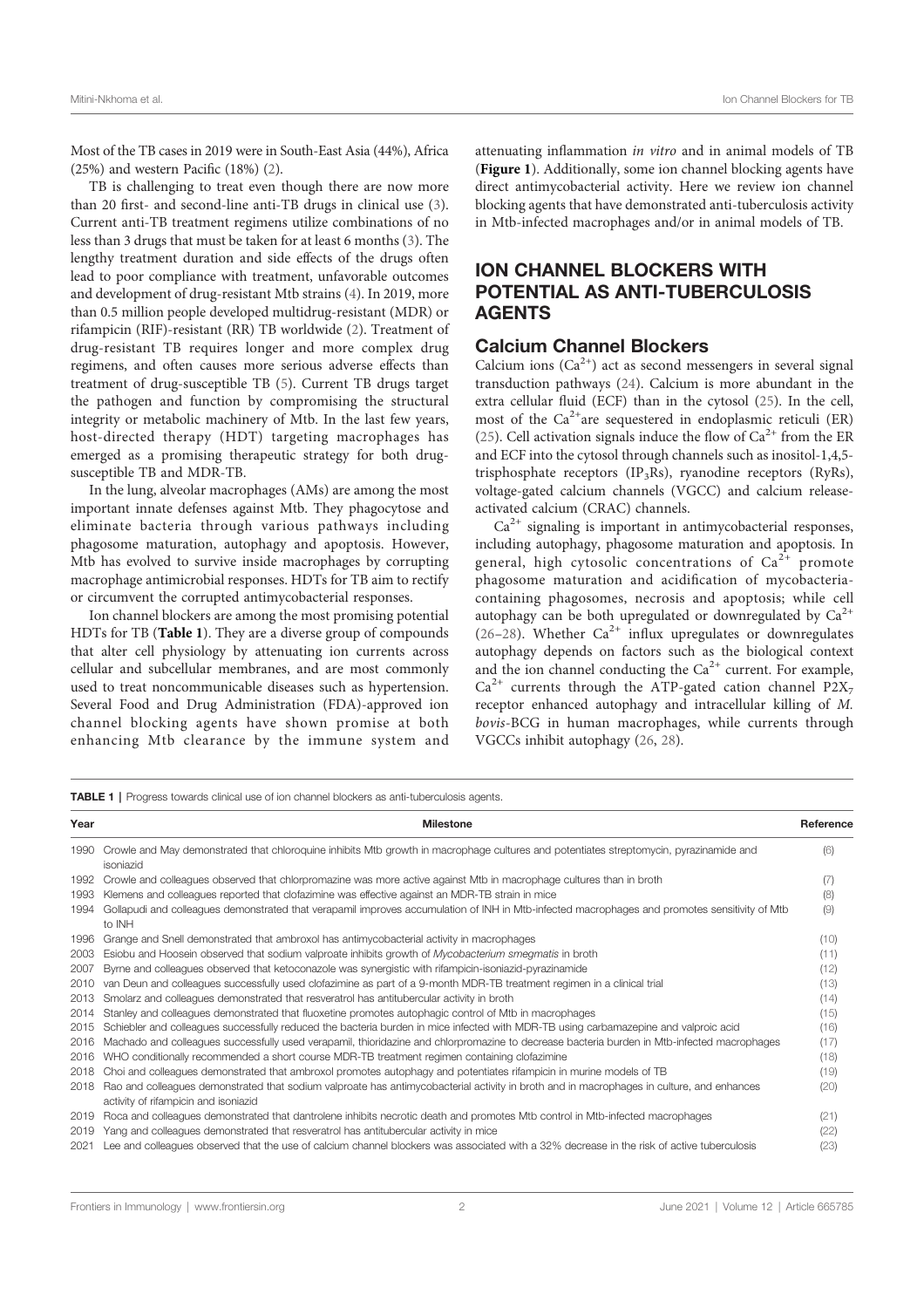

FIGURE 1 | Mechanism of action of ion channel blockers. (A) Chloroquine, ketoconazole, phenothiazines and verapamil inhibit eukaryotic efflux systems, allowing anti-TB drugs to achieve higher concentrations inside Mtb-infected host cells. Mtb promotes necrotic death of infected macrophages, leading to release of the bacteria into the extracellular space, where the bacteria continue to proliferate in the necrotic cells or infect new cells. In contrast, apoptotic cell death leads to enzymatic degradation of most of the bacteria. Dantrolene prevents necrotic death of Mtb-infected macrophages. (B) Phagocytosed Mtb (1) can also be eliminated through phagosome maturation and autophagy. In autophagy, isolation membranes (2) elongate and engulf phagosomes. The autophagosome-sequestered phagosomes (3) then fuse with lysosomes (4) to form autophagolysosomes (5), following which the lysosomal enzymes degrade the phagocytosed bacteria. Ambroxol, resveratrol, verapamil, fluoxetine, carbamazepine and valproic acid promote autophagy. In phagosome maturation, Mtb phagosomes fuse with lysosomes to form phagolysosomes (6). Phenothiazines promote acidification of phagolysosomes, thus enhancing activity of the lysosomal enzymes. In contrast, chloroquine inhibits phagosome maturation, thus preventing redox-induced Mtb drug tolerance, making the bacteria more susceptible to anti-TB drugs. (C) Phenothiazines and verapamil can also inhibit Mtb metabolism and efflux pump activity. Clofazimine, a second-line anti-TB agent, also inhibits Mtb metabolism. Created with BioRender.com.

A recent population-based analysis investigated whether the use of calcium channel blockers modifies the risk of active TB among patients with heart failure or cerebrovascular diseases in the clinical setting (23). The analysis included 8164 new active TB patients and 816,400 controls treated with or without calcium channel blockers compared with  $\beta$ blockers or loop diuretics. Overall, the use of calcium channel blockers was associated with a 32% decrease in the risk of active TB [relative risk (RR), O.68 (95% CI, 0.58-0.78)] after adjustment with disease risk score. Analysis of the effect of different types of calcium channel blockers revealed that use of dihydropyridine calcium channel blockers was associated with a lower risk of TB [RR, 0.63 (95% CI, 0.53-0.79)] than nondihydropyridine calcium channel blockers [RR, 0.73 (95% CI, 0.54-0.94)]. B-blockers or loop diuretics were not associated with lower risk of TB [RR, 0.99 (95% CI, 0.83-1.12)] and [RR, 0.88, (95% CI. 0.62-1.26)], respectively (23). This is the first large population-based study to confirm that calcium channel blockers modify and reduce the risk of active TB in humans. Therefore, modulating  $Ca^{2+}$  signaling using calcium channel blockers is an attractive host-directed therapeutic strategy for TB. Dantrolene, resveratrol and verapamil are the calcium channel blockers that have shown the most promise as potential anti-TB agents.

#### **Dantrolene**

Dantrolene is a RyR antagonist clinically approved for treatment of malignant hyperthermia. RyRs are intracellular Ca<sup>2+</sup> channels that mediate the release of  $Ca^{2+}$  from the ER in response to elevated cytosolic  $Ca^{2+}$  levels (29). They are important in physiological and pathological processes, including necrosis and apoptosis. Apoptosis involves enzymatic degradation of intracellular contents including most of the phagocytosed bacteria, and their packaging into fragments called apoptotic bodies (30, 31). In contrast, necrosis involves swelling of organelles, loss of plasma membrane integrity and release of intracellular contents into the extracellular space (30). Mtb is able to continue growing inside necrotic macrophages, promoting lung inflammation and parenchymal injury (32). Mtb inhibits apoptotic cell death and promotes death of infected macrophages by necrosis (32). Roca et al. demonstrated the importance of ER-mitochondria signaling relay involving RyR and plasma membrane L-type  $Ca^{2+}$ channels for TNF-mediated necrosis of Mtb-infected macrophages in a zebrafish model of TB. Dantrolene reduced TNF-induced necrotic death of Mtb-infected macrophages by more than 50% by attenuating RyR activity and the surge in cytosolic  $Ca^{2+}$  that normally precedes necrosis, attesting to its potential as a HDT for TB (21). Inhibition of RyR activity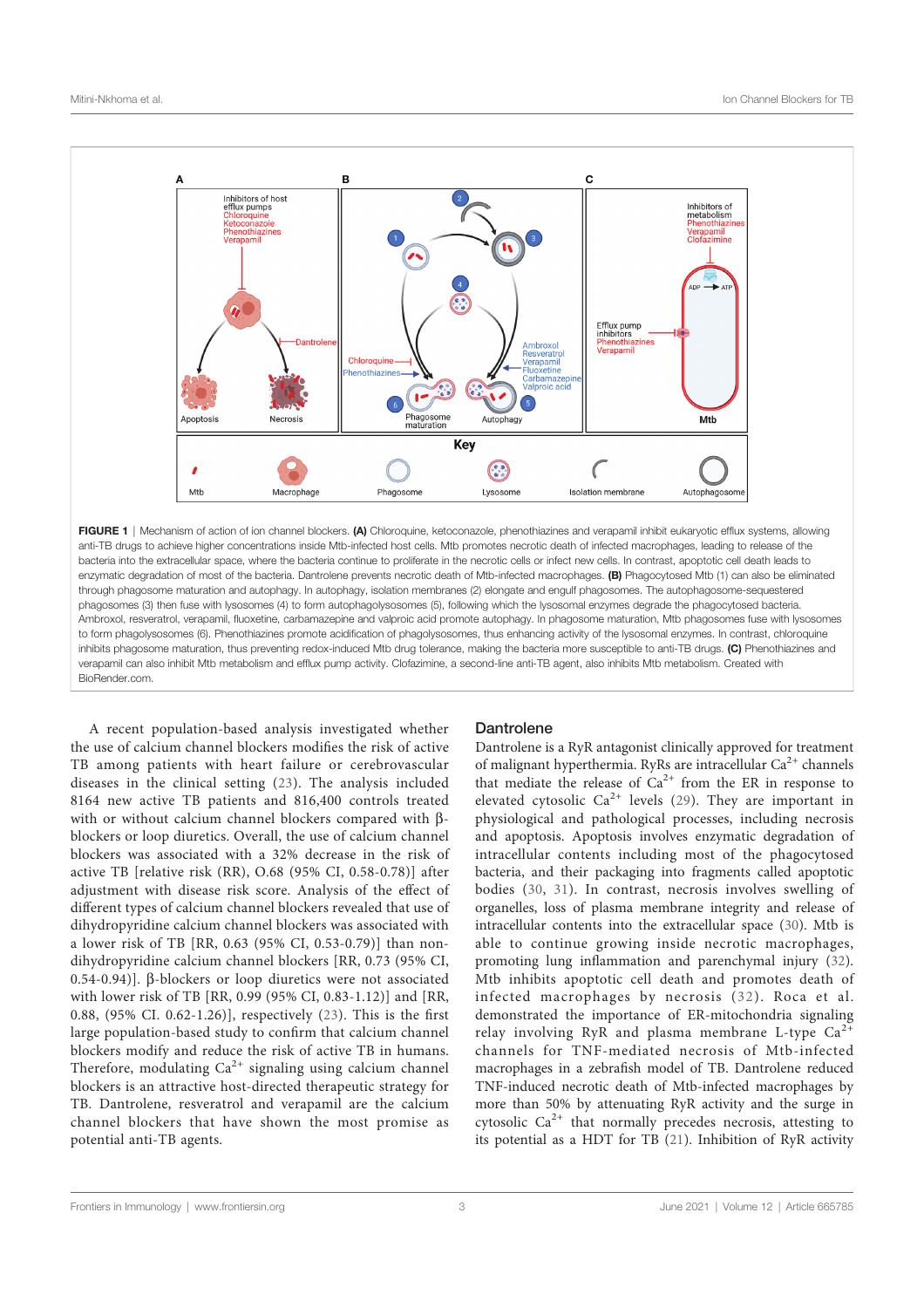with dantrolene has also been shown to promote autophagy (33), although this has not been demonstrated in Mtbinfected macrophages.

#### **Resveratrol**

Resveratrol (3, 5, 4′‐trihydroxystilbene) is a natural polyphenol produced by plants including grapes and berries and widely used as a food supplement (34, 35). It interacts with and modulates the activity of at least 20 mammalian proteins including CRAC channels and VGCCs (36). Resveratrol attenuates Mtb-induced inflammatory responses and enhances elimination of Mtb in macrophages, at least in part by upregulating the expression of host sirtuin 1 (37–39). Sirtuin 1 is a nicotinamide adenine dinucleotide (NAD<sup>+</sup>)-dependent deacetylase that deactivates ReLA, the p65 subunit of nuclear factor kappa B (NF-kB) (40). NF-kB is a transcription factor important in the maturation of dendritic cells, M1 polarization of macrophages, differentiation of Th0 cells to the Th1 phenotype and expression of proinflammatory cytokines including IL-1, IL-8 and TNF- $\alpha$  (41, 42). Mtb down-regulates expression of host sirtuin 1 in monocytes/macrophages, in mouse models of TB and in TB patients with active disease, leading to overexpression of NF-kB (40). While NF-kB expression is generally associated with anti-TB responses, NF-kB also inhibits apoptosis and autophagy, two of the pathways most effective at eliminating intracellular Mtb (43). Recently, Cheng et al. reported a log fold decrease in bacteria load after treating THP-1 cells infected with W148, an MDR-TB strain, with resveratrol for 3 days (40).

#### Verapamil

Verapamil is an L-type calcium channel (LTCC) blocker widely used for the treatment of hypertension, angina and abnormal heart rhythms. LTCCs are a subfamily of VGCCs, and are expressed on the plasma membrane of most cell types.  $Ca^{2+}$ currents through LTCCs inhibit release of ER calcium stores in macrophages, thus attenuating  $Ca^{2+}$ -dependent signaling processes including macrophage activation (44). A previous study demonstrated that Mtb induces up-regulation of VGCCs in macrophages and dendritic cells to circumvent immune responses (44). Inhibiting LTCC currents in Mtb-infected macrophages with verapamil increases the concentration of  $Ca<sup>2+</sup>$  in the cytosol, leading to upregulation of autophagy and Mtb killing (45–47).

The LTCC blockers verapamil and nifedipine also modulate iron metabolism by mobilizing iron from tissues, reducing intramacrophage iron concentration and enhancing urinary iron excretion (48, 49). Iron is a cofactor in numerous biochemical reactions and is an essential nutrient for growth, replication and pathogenicity of many intracellular pathogens including Mtb (50). Further, prolonged iron overload promoted insulin resistance in skeletal muscle cells in vitro and in vivo in a mouse model of iron overload by inhibiting mTORC1 activation on autolysosomes and interfering with autophagic lysosomal regeneration (51). Therefore, by limiting iron availability, LTCC blockers promote a key pathway to enhance host resistance and clearance of intracellular pathogens such as Mtb.

In addition to enhancing host mycobacterial responses, Verapamil is bactericidal to both replicating and nonreplicating Mtb in broth (52). It also inhibits both host and bacterial efflux pumps and is synergistic with RIF and isoniazid (INH) in broth, in macrophage cultures and in mouse models of TB (17, 52, 53). Gupta and colleagues reported that supplementing standard TB therapy with verapamil yielded an extra 1.15 log CFU reduction in pulmonary bacterial load in a murine model of TB (54).

## Progress Towards Clinical Use of Calcium Channel Blockers as Anti-Tuberculosis Agents

While evidence from in vitro and animal models of TB indicates that calcium channel blockers have anti-TB activity, there has been no progress in transitioning from pre-clinical findings to clinical practice. The use of dantrolene as an anti-TB agent could prove challenging due to its numerous adverse effects which include muscle weakness, sedation, visual disturbances and hallucinations (55). Compared to dantrolene, verapamil and resveratrol are generally well tolerated and would be the preferred compounds for repurposing as anti-TB agents. Therefore, there is need for human clinical trials to assess the efficacy of verapamil and resveratrol as clinically relevant adjunct HDTs for TB.

## Potassium Channel Blockers

While  $Ca^{2+}$  directly modulate antimycobacterial responses, potassium (K<sup>+</sup>), sodium (Na<sup>+</sup>) and chloride (Cl<sup>-</sup>) ions primarily modulate macrophage responses by modulating  $Ca^{2+}$  currents.

K+ currents promote autophagy and other anti-TB responses in Mtb-infected macrophages  $(28)$ . K<sup>+</sup> is more abundant in the cytosol than the ECF while  $Ca^{2+}$ , Na<sup>+</sup> and Cl<sup>-</sup> are more abundant in the ECF than the cytosol. This creates an overall negative charge inside the cell relative to the ECF. The electrochemical gradient between the cytosol and ECF facilitates movement of calcium into the cytosol during macrophage activation. Outward  $K^+$  currents help sustain  $Ca^{2+}$  entry and macrophage activation by preventing plasma membrane (PM) depolarization and maintaining an electrical gradient between the ECF and cytosol (56, 57). Several  $K^+$  channel antagonists have shown promise as potential anti-TB drugs, but most appear to promote macrophage anti-TB responses by mechanisms remote from ion channel blockade. Such compounds include chloroquine, ketoconazole and clofazimine.

## **Chloroquine**

Chloroquine has been in use as an antimalarial agent for over 5 decades. It also suppresses the activity of mammalian delayed rectifier  $K^+$  channels (Kv1.3) in leukocytes and lymphocyte production of pro-inflammatory cytokines (58). Chloroquine has anti-inflammatory and immunomodulatory properties and is used to treat autoimmune diseases including rheumatoid arthritis and systemic lupus erythematosus. In addition, chloroquine has engendered interest as a potential HDT against several viral diseases.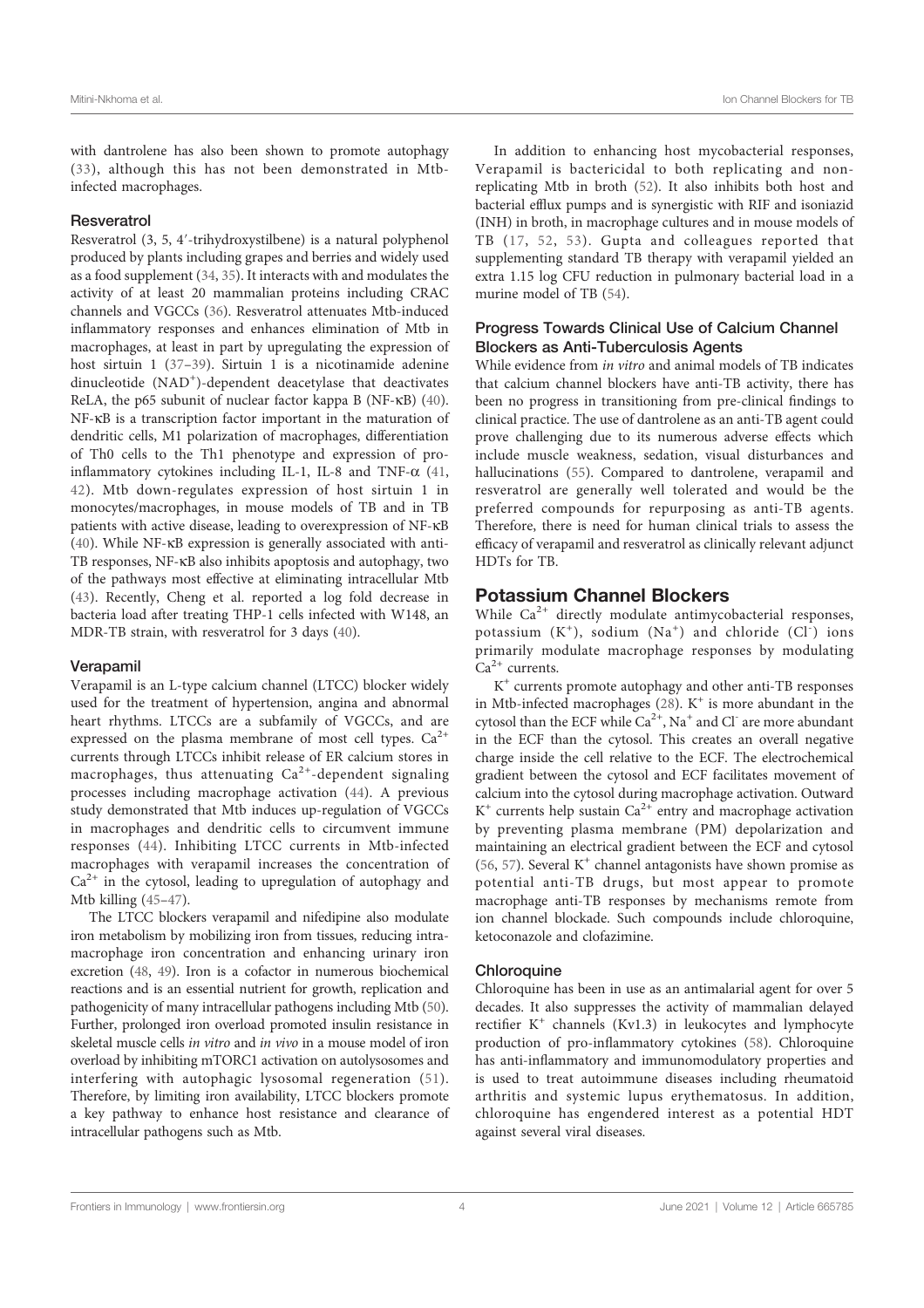Mishra and colleagues observed a modest reduction in growth of intracellular Mtb following exposure to chloroquine alone, but a five-fold increase in the activity of INH when the two compounds were used together (59). The combination of chloroquine with INH eliminated Mtb within 8 weeks in a murine model of TB, while INH alone only reduced bacterial load by 2 logs during the same timeframe. Additionally, chloroquine eradicated drug-tolerant Mtb, ameliorated lung pathology and reduced post-treatment TB relapse in in vivo mouse models of TB (59).

Chloroquine enhances the activity of INH through at least two divergent pathways. First, it inhibits phagosome acidification, thus reducing redox-induced Mtb drug tolerance (59). Second, chloroquine increases the intramacrophage concentration of INH by inhibiting the activity of pglycoprotein and breast cancer resistance protein-1 (BCRP-1) (60, 61). P-glycoprotein and BCRP-1 are mammalian efflux pumps that are overexpressed in Mtb infected macrophages, where they extrude anti-TB drugs into the ECF, thus protecting the intracellular bacteria from the antibiotics (62). Together, these studies suggest potential for repurposing chloroquine to shorten the duration of current TB treatment and to achieve relapse-free cure.

#### Ketoconazole

Ketoconazole is an azole antifungal used to treat cutaneous and systemic fungal infections. It kills fungi by inhibiting synthesis of ergosterol, an essential component of the fungal PM (63). Ketoconazole also inhibits the activity of voltage-gated potassium channels ( $K_v$ 1.5,  $K_v$ 11.1) and other mammalian proteins (63, 64).

The azole class of antifungals has been reported to possess anti-TB activity. Byrne and colleagues reported that ketoconazole inhibited growth of Mtb in broth (12). Furthermore, they observed a 3.42 log CFU reduction in bacterial load in lungs of Mtb-infected mice that were treated with ketoconazole-RIF-INH-pyrazinamide (PZA), and a 3.08 log CFU reduction in mice that were treated with RIF-INH-PZA, indicating that ketoconazole is synergistic with current first-line anti-TB drugs (12). Ketoconazole enhances the activity of anti-TB drugs, at least in part, by inhibiting pregnane X receptor (PXR), a promiscuous ligand-dependent transcriptional factor that is activated by steroid and xenobiotic agents (65, 66). PXR modulates expression of mammalian drug efflux and metabolism genes and reduces the efficacy of rifamycins against intracellular Mtb (67). The role of ketoconazole in the treatment of TB should be explored further.

#### Clofazimine

Clofazimine is a riminophenazine dye that is used as a first line agent in the treatment of leprosy, in combination with RIF and dapsone (68). It kills mycobacteria by disrupting multiple physiological processes, including respiration and  $K^+$  transport across the PM (68). It was originally developed as an anti-TB drug more than five decades ago, but proved to be inferior to RIF and INH (68). The use of clofazimine to treat TB was revisited recently, and clofazimine has been listed as a second line anti-TB agent (2). The efficacy of various clofazimine-containing regiments against MDR-TB is currently being assessed in the BEAT TB, endTB-Q and TB-PRACTECAL clinical trials (2). Furthermore, pre-clinical studies show that clofazimine could reduce the duration of treatment of drug-susceptible TB. Tyagi and colleagues successfully sterilized Mtb-infected mice with a 3 month course of clofazimine-RIF-INH-PZA-ethambutol (EMB), but achieved a similar outcome with RIF-INH-PZA-EMB after treatment for 5 months (69). CLO-FAST, a phase 2 clinical trial is currently assessing the efficacy of a 3-month anti-TB regimen containing clofazimine and rifapentine against drug-susceptible TB (2).

In addition to its direct antimycobacterial activity, clofazimine has recently been shown to enhance host antimycobacterial responses by inhibiting mammalian Kv1.3 K<sup>+</sup> channels, which are highly expressed on effector memory T (Tem) lymphocytes (70, 71). Singh and colleagues demonstrated that inhibition of Kv1.3 channels on Tem cells by clofazimine during BCG vaccination in mice enhanced vaccine efficacy by promoting selective expansion of central memory T (Tcm) cells, a T-cell subset that is associated with protective anti-TB responses. Mice that received clofazimine also exhibited significantly enhanced resistance against TB (71). These reports suggest Kv1.3  $K^+$  channel blockade as a promising approach to enhance BCG vaccine efficacy in humans.

## Progress Towards Clinical Use of Potassium Channel Blockers as Anti-Tuberculosis Agents

While clofazimine has now been adopted as an anti-TB agent, there has been no progress towards bringing ketoconazole and chloroquine into clinical use against TB. Azole antifungals such as ketoconazole and fluconazole are commonly used to treat concomitant candida or cryptococcal infections in HIV-infected TB patients but the impact of azole treatment on TB outcomes has not been assessed. Ketoconazole is generally well tolerated, but can cause serious adverse effects such as hepatotoxicity (72). Rifampicin, isoniazid and pyrazinamide can also cause druginduced hepatitis (73), therefore, concomitant use of these anti-TB drugs with azole antifungals may increase the risk of hepatotoxicity. The safety of ketoconazole when used as adjunct treatment for TB requires further investigation.

## Sodium Channel Blockers

There is paucity of data on the role of  $Na<sup>+</sup>$  channels in anti-TB responses. However, opening of PM Na<sup>+</sup> channels leads to influx of  $Na<sup>+</sup>$  into the cytosol down its chemical gradient, thus reducing the electrical gradient between the ECF and cytosol. This reduces the driving force for  $Ca^{2+}$  entry. Most PM  $Na^{+}$  channels may therefore inhibit host antimycobacterial responses, and several Na<sup>+</sup> channel antagonists including ambroxol, carbamazepine and valproic acid promote host anti-TB responses (16, 19).

## Ambroxol

Ambroxol is an inhibitor of voltage-gated sodium channel  $(Na_v)$ 1.8 and is primarily used as a mucolytic agent (74). It is a potent inducer of autophagy and has garnered interest as a potential therapeutic agent to hasten degradation of misfolded proteins in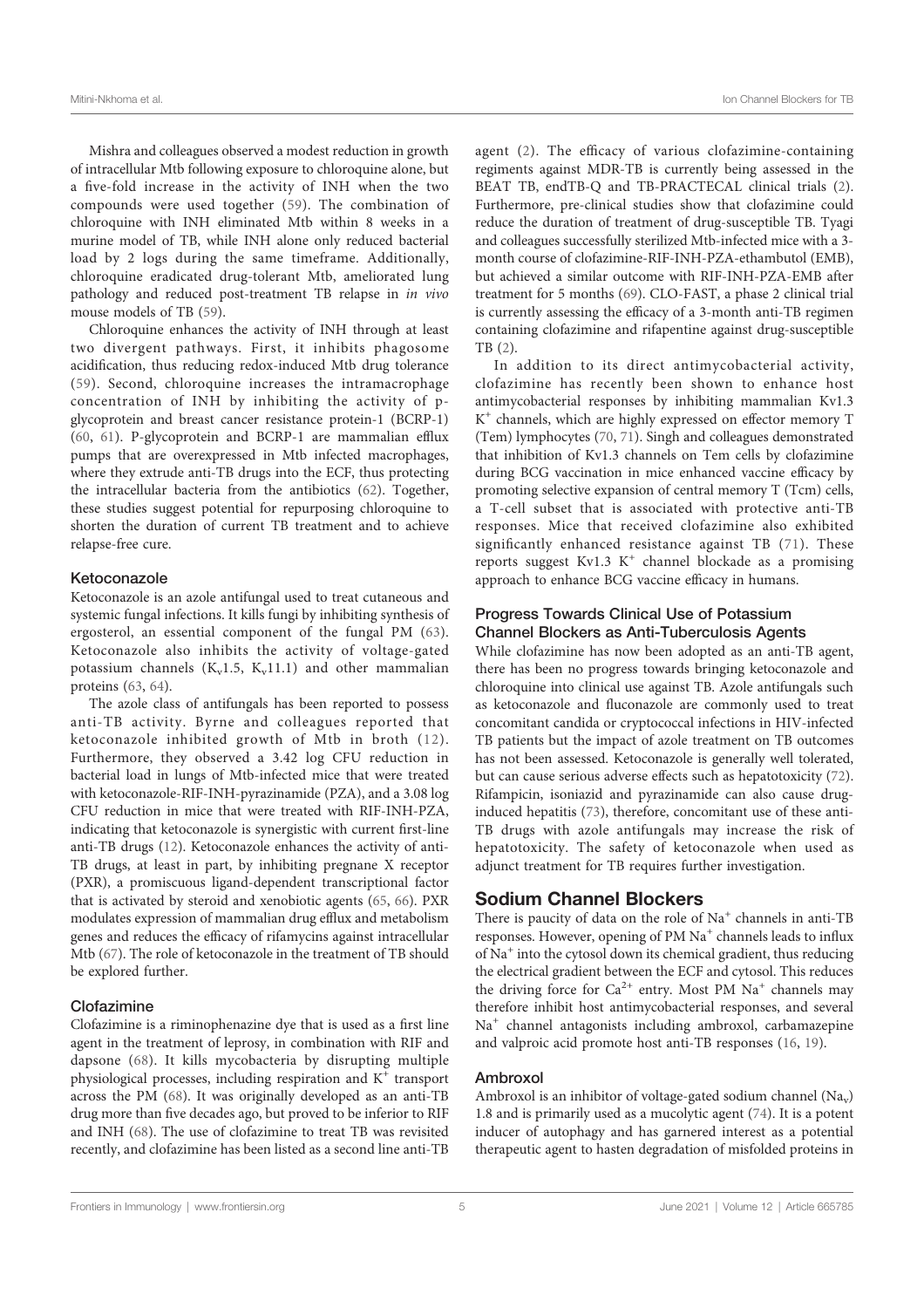proteinopathies including Parkinson's disease and primary alveolar proteinosis (75, 76). It has no direct antimycobacterial activity (19, 53), but it induces dose-dependent autophagic control of Mtb in vitro and in vivo and promotes mycobacterial killing in Mtb-infected primary mouse macrophages (19). Additionally, Choi and colleagues observed that ambroxol potentiated the antimycobacterial activity of rifampicin in a murine TB model, resulting in a three-fold decrease in bacterial load in mice treated with ambroxol and RIF relative to mice treated with RIF alone (19). Ambroxol warrants further evaluation as a HDT to augment and enhance the efficacy of current chemotherapy for TB in humans.

#### Carbamazepine

Carbamazepine is used to treat epilepsy, schizophrenia and bipolar disorder. It inhibits the activity of  $Na<sub>y</sub>$  1.5, thus indirectly inhibiting the uptake of inositol through Na<sup>+</sup>dependent inositol transporters on the PM (16). Inositol is a carbocyclic sugar upstream to biosynthesis of inositol-1,4,5 trisphosphate  $(IP_3)$ , a lipid second messenger that activates IP3Rs on ER. Blockade of inositol uptake by carbamazepine therefore reduces cytosolic levels of  $IP_3$ , leading to decreased  $Ca<sup>2+</sup>$  release from the ER and upregulation of autophagy (16). Treatment of MDR-TB-infected mice with carbamazepine for 30 days resulted in a ten-fold decrease in pulmonary bacterial load, improved lung pathology and stimulated adaptive immunity. This was achieved through induction of autophagic killing of intracellular Mtb, mediated by cellular depletion of inositol and independent of mTOR (16).

#### Valproic acid

Valproic acid is an inhibitor of  $Na<sub>v</sub>s$ , and is used to treat epilepsy, migraine and bipolar disorder (77, 78). It is active against Mtb in broth through mechanisms that have not been fully elucidated (20). Rao and colleagues observed a 1.5 log CFU reduction in bacterial load following treatment of intracellular Mtb with valproic acid or INH, and a 2 log CFU reduction when the two drugs were used together (20). Like carbamazepine, valproic acid promotes autophagy by interfering with biosynthesis of IP<sub>3</sub> (79). In addition, it inhibits host histone deacetylase 1 (HDAC1), a protein that is usually upregulated in Mtb-infected macrophages (80, 81). HDACs suppress gene expression by promoting chromatin packaging, thus making a segment of DNA inaccessible to the cellular transcription machinery (82). Upregulating HDAC1 in Mtb-infected macrophages reduces expression of IL-12 $\beta$ , a cytokine important in the initiation of Th1 responses (80). Therefore, repurposing of carbamazepine and valproic acid as adjunct HDTs to enhance intracellular killing of Mtb by current anti-TB drugs should be explored as a treatment option for human TB.

## Progress Towards Clinical Use of Sodium Channel Blockers as Anti-Tuberculosis Agents

The use of ambroxol, carbamazepine and valproic acid against TB has not been tested in a clinical trial setting. Carbamazepine and valproic acid are used widely as treatment for epilepsy in low- and middle-income countries where the burden of TB is high. However, the impact of concomitant use of sodium channel blockers and anti-TB treatment on TB outcomes has not been evaluated. Furthermore, both carbamazepine and valproic acid have been shown to cause hepatotoxicity in some individuals (83, 84), but there are no clinical trial data on the safety of carbamazepine and valproic when used in combination with existing anti-TB drugs.

## Other Ion Channel Blockers Fluoxetine

Fluoxetine is a selective serotonin reuptake inhibitor (SSRI) and is primarily used as an anti-depressant. However, fluoxetine also has antiviral, antibacterial and immunomodulatory properties (85–87). In addition to inhibiting the uptake of serotonin into pre-synaptic neurons, fluoxetine modulates the activity of VGCCs, K2P, Navs and 5-hydrotryptamine 3 (5-HT3) (88–90).

Schump and colleagues observed a 50% reduction in growth of intracellular Mtb following treatment with fluoxetine, even though it had limited activity against Mtb in broth (91). Several mechanisms for this have been described, including accumulation inside macrophages and induction of autophagy (15, 91). In another study, Stanley and colleagues demonstrated that fluoxetine promoted secretion of TNF- $\alpha$ , induced autophagy and inhibited growth of intracellular Mtb by 75% in J774 cells (15). These observations merit evaluation of the anti-TB activity of fluoxetine in clinical studies of human TB.

#### Phenothiazines

Phenothiazines are a large group of heterocyclic molecules most widely used as antipsychotics and antihistamines due to their ability to modulate dopamine signaling (92). Most phenothiazines bind to and modulate the activity of multiple mammalian proteins, including ligand-gated ion channels, ion pumps, G protein-coupled receptors and efflux pumps (92, 93).

The antimycobacterial properties of phenothiazines have been known for decades, but they were overshadowed by the current first line anti-TB compounds, to which they are inferior (7). However, the rise of MDR-TB has rekindled interest in the use of phenothiazines against Mtb. Most phenothiazines are active against extracellular Mtb at concentrations that cannot be achieved safely in vivo. However, they are generally active against intracellular Mtb at much lower concentrations (94). Some phenothiazines are concentrated by macrophages to at least 10 times their plasma concentrations, which may partly explain their potency against intracellular Mtb (94–96). Thioridazine, chlorpromazine, promethazine, methyldiazine and trifluoperazine are among the phenothiazines that have shown the most promise as potential anti-TB agents.

Thioridazine was once a popular drug for schizophrenia and psychosis but has largely been replaced by the newer generation of neuroleptics. It kills extracellular Mtb by disrupting ATP synthesis (17, 97). Machado and colleagues demonstrated that thioridazine promotes acidification of Mtb phagosomes, and reported an 88% increase in Mtb killing by thioridazine-treated macrophages (17). As thioridazine has multiple eukaryotic protein targets, the mechanism through which it promotes phagosome acidification has not been elucidated. However, one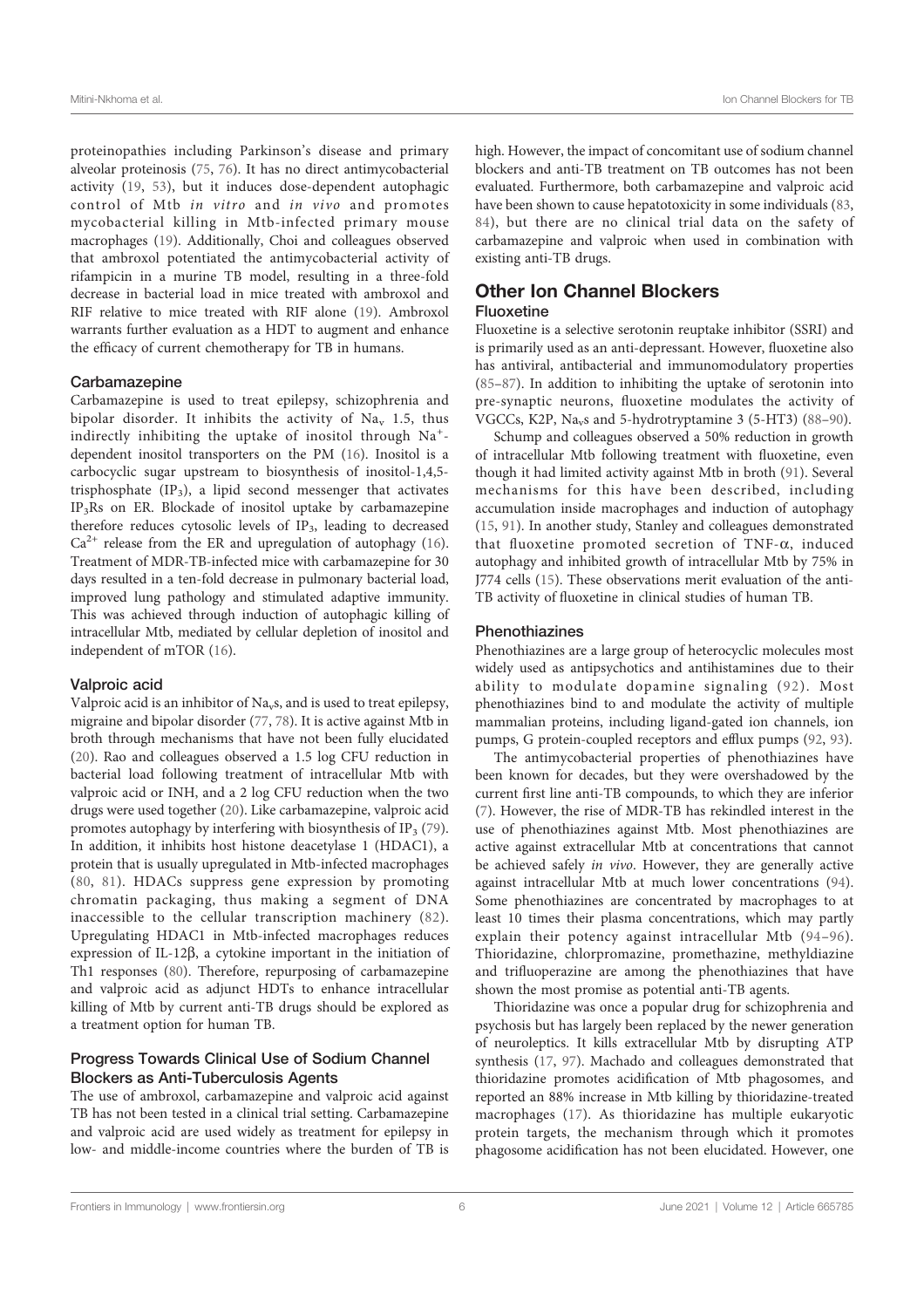possible explanation is that it inhibits the efflux of ions from the phagolysosome, leading to indirect acidification (98).

In addition, thioridazine inhibits mycobacterial drug efflux systems, reduces resistance levels of different strains of MDR-TB to first and second-line anti-TB agents, and hastens clearance of drug-susceptible Mtb by first-line anti-TB agents (17, 95, 99). Dutta and colleagues were able to sterilize lungs of mice infected with drug-susceptible Mtb with a 4 month course of thioridazine-RIF-INH-PZA, but achieved the same with RIF-INH-PZA in 5 months (95).

## Progress Towards Clinical Use of Other Ion Channel Blockers as Anti-Tuberculosis Agents

Fluoxetine and phenothiazines are currently not used as anti-TB drugs in clinical practice. However, thioridazine is relatively well tolerated, and has received more attention as a potential anti-TB agent than any other phenothiazine. There is need for clinical trials to determine the efficacy of thioridazine as part of anti-TB treatment regimens in humans.

# SUMMARY AND CONCLUDING REMARKS

Ion channel blockers have the potential to contribute to the treatment of TB to reduce morbidity and mortality from the disease. Their ability to enhance the activity of first-line anti-TB drugs could help hasten clearance of Mtb from lungs of individuals with pulmonary TB disease, reduce transmission of infection, emergency of drug-resistant mutants and relapse rates. The ideal host-directed therapeutics for TB should potentiate the immune system's antimycobacterial defenses while preventing excessive inflammation and tissue injury. In addition to

## **REFERENCES**

- 1. Hershkovitz I, Donoghue HD, Minnikin DE, Besra GS, Lee OYC, Gernaey AM, et al. Detection and Molecular Characterization of 9000-Year-Old Mycobacterium tuberculosis From a Neolithic Settlement in the Eastern Mediterranean. PLoS One(2008) 3(10):e3426. doi: 10.1371/journal.pone.0003426
- 2. World Health Organization. Global Tuberculosis Report 2020. Geneva: World Health Organisation (2020). Licence: CC BY-NC-SA 3.0 IGO.
- 3. Sotgiu G, Centis R, D'Ambrosio L, Migliori GB. Tuberculosis Treatment and Drug Regimens. Cold Spring Harb Perspect Med (2015) 5(5):a017822. doi: 10.1101/cshperspect.a017822
- 4. Mekonnen HS, Azagew AW. Non-Adherence to Anti-Tuberculosis Treatment, Reasons and Associated Factors Among TB Patients Attending at Gondar Town Health Centers, Northwest Ethiopia. BMC Res Notes (2018) 11(1):691. doi: 10.1186/s13104-018-3789-4
- 5. Yang TW, Park HO, Jang HN, Yang JH, Kim SH, Moon SH, et al. Side Effects Associated With the Treatment of Multidrug-Resistant Tuberculosis at a Tuberculosis Referral Hospital in South Korea: A Retrospective Study. Medicine (Baltimore) (2017) 96(28):e7482. doi: 10.1097/MD.0000000000007482
- 6. Crowle AJ, May MH. Inhibition of Tubercle Bacilli in Cultured Human Macrophages by Chloroquine Used Alone and in Combination With Streptomycin, Isoniazid, Pyrazinamide, and Two Metabolites of Vitamin D3. Antimicrob Agents Chemother (1990) 34(11):2217–22. doi: 10.1128/ AAC.34.11.2217
- 7. Crowle AJ, Douvas GS, May MH. Chlorpromazine: A Drug Potentially Useful for Treating Mycobacterial Infections. Chemotherapy (1992) 38(6):410–9. doi: 10.1159/000239036

enhancing clearance of Mtb, ion channel blockers generally attenuate host inflammatory responses and may reduce tissue injury in TB patients. In the absence of a single agent that can eliminate Mtb, combination therapy will remain the mainstay of TB treatment. While current drug combinations are designed to maximize clearance of Mtb by targeting the pathogen, ion channel blockers could enhance bacillary clearance by targeting both the pathogen and the host immune response. The reduction in the risk of active TB associated with the use of dihydropyridine calcium channel blockers is a cause for optimism and may pave the way for clinical trials of ion channel blockers as adjunct treatment for human TB.

# AUTHOR CONTRIBUTIONS

SM-N wrote the manuscript with input from HM and DT. All authors contributed to the article and approved the submitted version.

# FUNDING

HM and KJ are supported by African Research Leader Awards MR/P020526/1 and MR/T008822/1, respectively, jointly funded by the UK MRC and DFID under the MRC/DFID Concordant agreement. HCM is also supported by BMGF and NIH through grant numbers OPP1108452 and RO1AI155319, respectively. Wellcome Trust Core Funding Award number 206545/Z/17/Z supports the Malawi Liverpool Wellcome Trust Clinical Research Programme.

- 8. Klemens SP, DeStefano MS, Cynamon MH. Therapy of Multidrug-Resistant Tuberculosis: Lessons From Studies With Mice. Antimicrob Agents Chemother (1993) 37(11):2344–7. doi: 10.1128/AAC.37.11.2344
- 9. Gollapudi S, Reddy M, Gangadharam P, Tsuruo T, Gupta S. Mycobacterium Tuberculosis Induces Expression of P-glycoprotein in Promonocytic U1 Cells Chronically Infected With HIV Type 1. Biochem Biophys Res Commun (1994) 199(3):1181–7. doi: 10.1006/bbrc.1994.1355
- 10. Grange JM, Snell NJC. Activity of Bromhexine and Ambroxol, Semi-Synthetic Derivatives of Vasicine From the Indian Shrub Adhatoda Vasica, Against Mycobacterium tuberculosis In Vitro. J Ethnopharmacol (1996) 50(1):49–53. doi: 10.1016/0378-8741(95)01331-8
- 11. Esiobu N, Hoosein N. An Assessment of the In Vitro Antimicrobial Effects of Two Antiepileptic Drugs - Sodium Valproate and Phenytoin. Antonie van Leeuwenhoek (2003) 83(1):63–8. doi: 10.1023/A:1022992224594
- 12. Byrne ST, Denkin SM, Gu P, Nuermberger E, Zhang Y. Activity of Ketoconazole Against Mycobacterium tuberculosis In Vitro and in the Mouse Model. J Med Microbiol (2007) 56(Pt 8):1047–51. doi: 10.1099/ jmm.0.47058-0
- 13. Van Deun A, Maug AKJ, Salim MAH, Das PK, Sarker MR, Daru P, et al. Short, Highly Effective, and Inexpensive Standardized Treatment of Multidrug-Resistant Tuberculosis. Am J Respir Crit Care Med (2010) 182 (5):684–92. doi: 10.1164/rccm.201001-0077OC
- 14. Smolarz HD, Swatko-Ossor M, Ginalska G, Medynska E. Antimycobacterial Effect of Extract and its Components From Rheum Rhaponticum. J AOAC Int (2013) 96(1):155–60. doi: 10.5740/jaoacint.12-010
- 15. Stanley SA, Barczak AK, Silvis MR, Luo SS, Sogi K, Vokes M, et al. Identification of Host-Targeted Small Molecules That Restrict Intracellular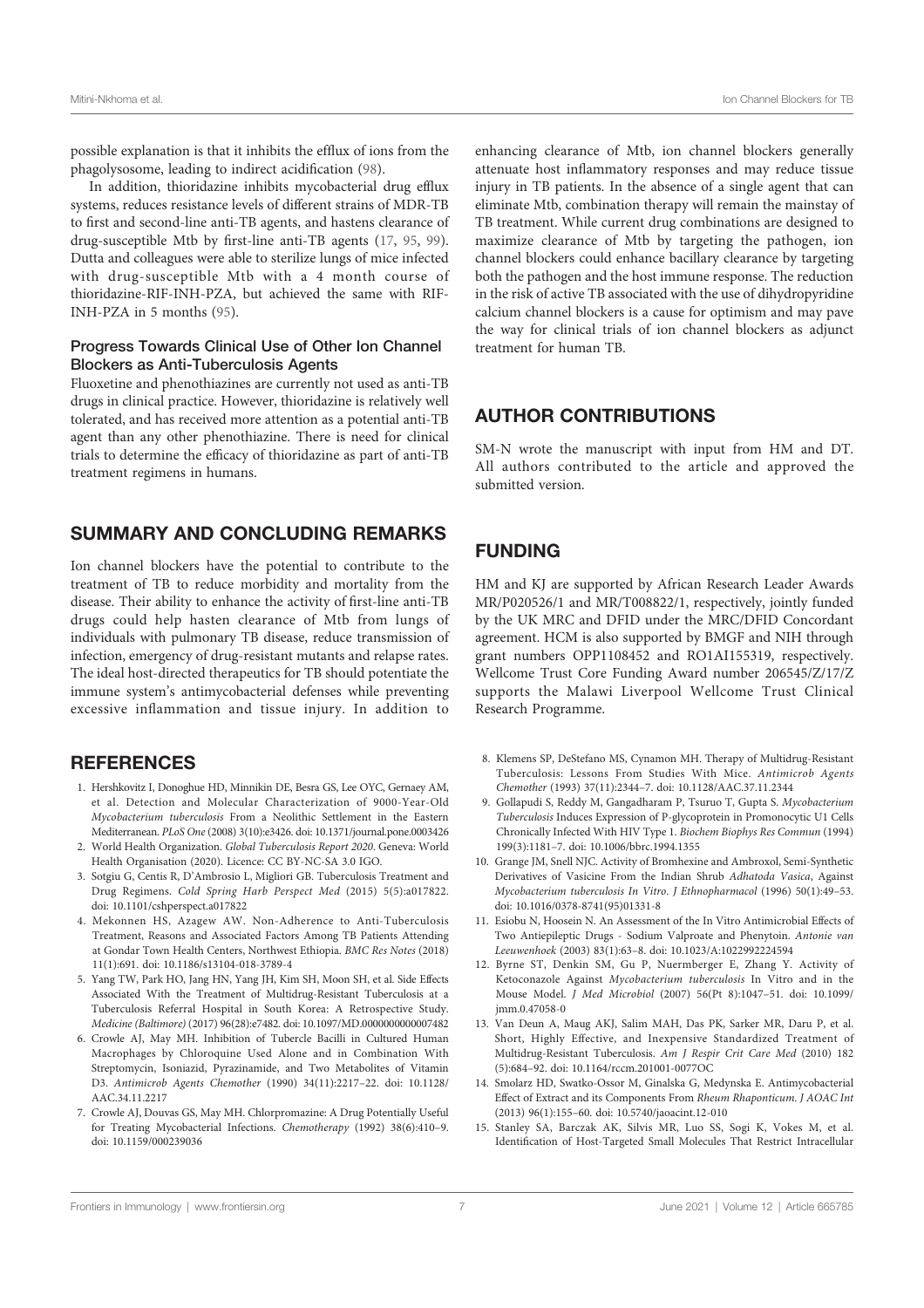Mycobacterium Tuberculosis Growth. PLoS Pathog (2014) 10(2):e1003946. doi: 10.1371/journal.ppat.1003946

- 16. Schiebler M, Brown K, Hegyi K, Newton SM, Renna M, Hepburn L, et al. Functional Drug Screening Reveals Anticonvulsants as Enhancers of mTOR-Independent Autophagic Killing of Mycobacterium Tuberculosis Through Inositol Depletion. EMBO Mol Med (2015) 7(2):127–39. doi: 10.15252/ emmm.201404137
- 17. Machado D, Pires D, Perdigão J, Couto I, Portugal I, Martins M, et al. Ion Channel Blockers as Antimicrobial Agents, Efflux Inhibitors, and Enhancers of Macrophage Killing Activity Against Drug Resistant Mycobacterium tuberculosis. PLoS One (2016) 11(2):e0149326. doi: 10.1371/ journal.pone.0149326
- 18. World Health Organisation. WHO Treatment Guidelines for Drug-Resistant Tuberculosis : 2016 Update. Geneva: World Health Organisation (2016).
- 19. Choi SW, Gu Y, Peters RS, Salgame P, Ellner JJ, Timmins GS, et al. Ambroxol Induces Autophagy and Potentiates Rifampin Antimycobacterial Activity. Antimicrob Agents Chemother (2018) 62(9):e01019–18. doi: 10.1128/ aac.01019-18
- 20. Rao M, Valentini D, Zumla A, Maeurer M. Evaluation of the Efficacy of Valproic Acid and Suberoylanilide Hydroxamic Acid (Vorinostat) in Enhancing the Effects of First-Line Tuberculosis Drugs Against Intracellular Mycobacterium tuberculosis. Int J Infect Dis (2018) 69:78–84. doi: 10.1016/ j.ijid.2018.02.021
- 21. Roca FJ, Whitworth LJ, Redmond S, Jones AA, Ramakrishnan L. TNF Induces Pathogenic Programmed Macrophage Necrosis in Tuberculosis Through a Mitochondrial-Lysosomal-Endoplasmic Reticulum Circuit. Cell (2019) 178 (6):1344–1361.e11. doi: 10.1016/j.cell.2019.08.004
- 22. Yang H, Hu J, Chen YJ, Ge B. Role of Sirt1 in Innate Immune Mechanisms Against Mycobacterium Tuberculosis Via the Inhibition of TAK1 Activation. Arch Biochem Biophys (2019) 667:49–58. doi: 10.1016/j.abb.2019.04.006
- 23. Lee CC, Lee MTG, Hsu WT, Park JY, Porta L, Liu MA, et al. Use of Calcium Channel Blockers and Risk of Active Tuberculosis Disease: A Population-Based Analysis. Hypertension (2021) 77(2):328–37. doi: 10.1161/ HYPERTENSIONAHA.120.15534
- 24. Newton AC, Bootman MD, Scott JD. Second Messengers. Cold Spring Harb Perspect Biol (2016) 8(8):a005926. doi: 10.1101/cshperspect.a005926
- 25. Clapham DE. Calcium Signaling. Cell (2007) 131(6):1047–58. doi: 10.1016/ j.cell.2007.11.028
- 26. Biswas D, Qureshi OS, Lee WY, Croudace JE, Mura M, Lammas DA. ATP-Induced Autophagy Is Associated With Rapid Killing of Intracellular Mycobacteria Within Human Monocytes/Macrophages. BMC Immunol (2008) 9:35. doi: 10.1186/1471-2172-9-35
- 27. Kondratskyi A, Kondratska K, Skryma R, Prevarskaya N. Ion Channels in the Regulation of Apoptosis. Biochim Biophys Acta (2015) 1848(10 Pt B):2532–46. doi: 10.1016/j.bbamem.2014.10.030
- 28. Kondratskyi A, Kondratska K, Skryma R, Klionsky DJ, Prevarskaya N. Ion Channels in the Regulation of Autophagy. Autophagy (2018) 14(1):3–21. doi: 10.1080/15548627.2017.1384887
- 29. Hamilton SL. Ryanodine Receptors. Cell Calcium (2005) 38(3-4):253–60. doi: 10.1016/j.ceca.2005.06.037
- 30. Molloy A, Laochumroonvorapong P, Kaplan G. Apoptosis, But Not Necrosis, of Infected Monocytes Is Coupled With Killing of Intracellular Bacillus Calmette-Guérin. J Exp Med (1994) 180(4):1499–509. doi: 10.1084/ jem.180.4.1499
- 31. Kumar S, Birge RB. Efferocytosis. Curr Biol (2016) 26(13):R558–9. doi: 10.1016/j.cub.2016.01.059
- 32. Divangahi M, Behar SM, Remold H. Dying to Live: How the Death Modality of the Infected Macrophage Modulates Immunity to Tuberculosis. Adv Exp Med Biol (2013) 783:103–20. doi: 10.1007/978-1-4614-6111-1\_6
- 33. Vervliet T. Ryanodine Receptors in Autophagy: Implications for Neurodegenerative Diseases? Front Cell Neurosci (2018) 12:89. doi: 10.3389/fncel.2018.00089
- 34. Weiskirchen S, Weiskirchen R. Resveratrol: How Much Wine do You Have to Drink to Stay Healthy? Adv Nutr (2016) 7(4):706–18. doi: 10.3945/ an.115.011627
- 35. Koushki M, Amiri-Dashatan N, Ahmadi N, Abbaszadeh HA, Rezaei-Tavirani M. Resveratrol: A Miraculous Natural Compound for Diseases Treatment. Food Sci Nutr (2018) 6(8):2473–90. doi: 10.1002/fsn3.855
- 36. McCalley AE, Kaja S, Payne AJ, Koulen P. Resveratrol and Calcium Signaling: Molecular Mechanisms and Clinical Relevance. Molecules (2014) 19(6):7327– 40. doi: 10.3390/molecules19067327
- 37. Coimbra ES, Santos JA, Lima LL, Machado PA, Campos DL, Pavan FR, et al. Synthesis, Antitubercular and Leishmanicidal Evaluation of Resveratrol Analogues. J Braz Chem Soc (2016) 27(12):2161–9. doi: 10.5935/0103- 5053.20160107
- 38. Vestergaard M, Ingmer H. Antibacterial and Antifungal Properties of Resveratrol. Int J Antimicrob Agents (2019) 53(6):716–23. doi: 10.1016/ j.ijantimicag.2019.02.015
- 39. Zumla A, Rao M, Dodoo E, Maeurer M. Potential of Immunomodulatory Agents as Adjunct Host-Directed Therapies for Multidrug-Resistant Tuberculosis. BMC Med (2016) 14:89. doi: 10.1186/s12916-016-0635-1
- 40. Cheng CY, Gutierrez NM, Marzuki MB, Lu X, Foreman TW, Paleja B, et al. Host Sirtuin 1 Regulates Mycobacterial Immunopathogenesis and Represents a Therapeutic Target Against Tuberculosis. Sci Immunol (2017) 2(9):eaaj1789. doi: 10.1126/sciimmunol.aaj1789
- 41. Liu T, Zhang L, Joo D, Sun SC. NF-kB Signaling in Inflammation. Signal Transduct Target Ther (2017) 2:17023. doi: 10.1038/sigtrans.2017.23
- 42. Aronica MA, Mora AL, Mitchell DB, Finn PW, Johnson JE, Sheller JR, et al. Preferential Role for NF-kB/Rel Signaling in the Type 1 But Not Type2 T Cell-Dependent Immune Response In Vivo. J Immunol (1999) 163(9):5116–24.
- 43. Bai X, Feldman NE, Chmura K, Ovrutsky AR, Su WL, Griffin L, et al. Inhibition of Nuclear Factor-Kappa B Activation Decreases Survival of Mycobacterium Tuberculosis in Human Macrophages. PLoS One (2013) 8 (4):e61925. doi: 10.1371/journal.pone.0061925
- 44. Gupta S, Salam N, Srivastava V, Singla R, Behera D, Khayyam KU, et al. Voltage Gated Calcium Channels Negatively Regulate Protective Immunity to Mycobacterium tuberculosis. PLoS One (2009) 4(4):e5305. doi: 10.1371/ journal.pone.0005305
- 45. Paik S, Kim JK, Chung C, Jo EK. Autophagy: A New Strategy for Host-Directed Therapy of Tuberculosis. Virulence (2019) 10(1):448–59. doi: 10.1080/21505594.2018.1536598
- 46. Juá rez E, Carranza C, Sánchez G, Gonzá lez M, Chávez J, Torres M, et al. Autophagy Inducing Drugs Contribute to Control Mycobacterium Tuberculosis Infection. Front Immunol. doi: 10.3389/conf.fimmu.2015.05.00160. Conference Abstract: IMMUNOCOLOMBIA2015 - 11th Congress of the Latin American Association of Immunology - 10o. Congreso de la Asociación Colombiana de Alergia, Asma e Inmunología.
- 47. Juárez E, Carranza C, Sánchez G, González M, Chávez J, Sarabia C, et al. Loperamide Restricts Intracellular Growth of Mycobacterium Tuberculosis in Lung Macrophages. Am J Respir Cell Mol Biol (2016) 55(6):837–47. doi: 10.1165/rcmb.2015-0383OC
- 48. Shan HL, Wang Y, Wu JW, Hang PZ, Li X, Sun LH, et al. Verapamil Reverses Cardiac Iron Overload in Streptozocin-Induced Diabetic Rats. Naunyn Schmiedebergs Arch Pharmacol (2013) 386(7):645–50. doi: 10.1007/s00210- 013-0863-2
- 49. Ludwiczek S, Theurl I, Muckenthaler MU, Jakab M, Mair SM, Theurl M, et al. Ca2+ Channel Blockers Reverse Iron Overload by a New Mechanism Via Divalent Metal Transporter-1. Nat Med (2007) 13(4):448–54. doi: 10.1038/ nm1542
- 50. Zhang L, Hendrickson RC, Meikle V, Lefkowitz EJ, Ioerger TR, Nierderweis M. Comprehensive Analysis of Iron Utilization by Mycobacterium Tuberculosis. PLoS Pathog (2020) 16(2):e1008337. doi: 10.1371/ journal.ppat.1008337
- 51. Jahng JWS, Alsaadi RM, Palanivel R, Song E, Hipolito VEB, Sung HK, et al. Iron Overload Inhibits Late Stage Autophagic Flux Leading to Insulin Resistance. EMBO Rep (2019) 20(10):e47911. doi: 10.15252/embr.201947911
- 52. Chen C, Gardete S, Jansen RS, Shetty A, Dick T, Rhee KY, et al. Verapamil Targets Membrane Energetics in Mycobacterium tuberculosis. Antimicrob Agents Chemother (2018) 62(5):e02107. doi: 10.1128/AAC.02107-17
- 53. Mitini-Nkhoma SC, Fernando N, Ishaka GKD, Handunnetti SM, Pathirana SL. Ion Transport Modulators as Antimycobacterial Agents. Tuberc Res Treat (2020) 2020:1–7. doi: 10.1155/2020/3767915
- 54. Gupta S, Tyagi S, Almeida DV, Maiga MC, Ammerman NC, Bishai WR. Acceleration of Tuberculosis Treatment by Adjunctive Therapy With Verapamil as an Efflux Inhibitor. Am J Respir Crit Care Med (2013) 188 (5):600–7. doi: 10.1164/rccm.201304-0650OC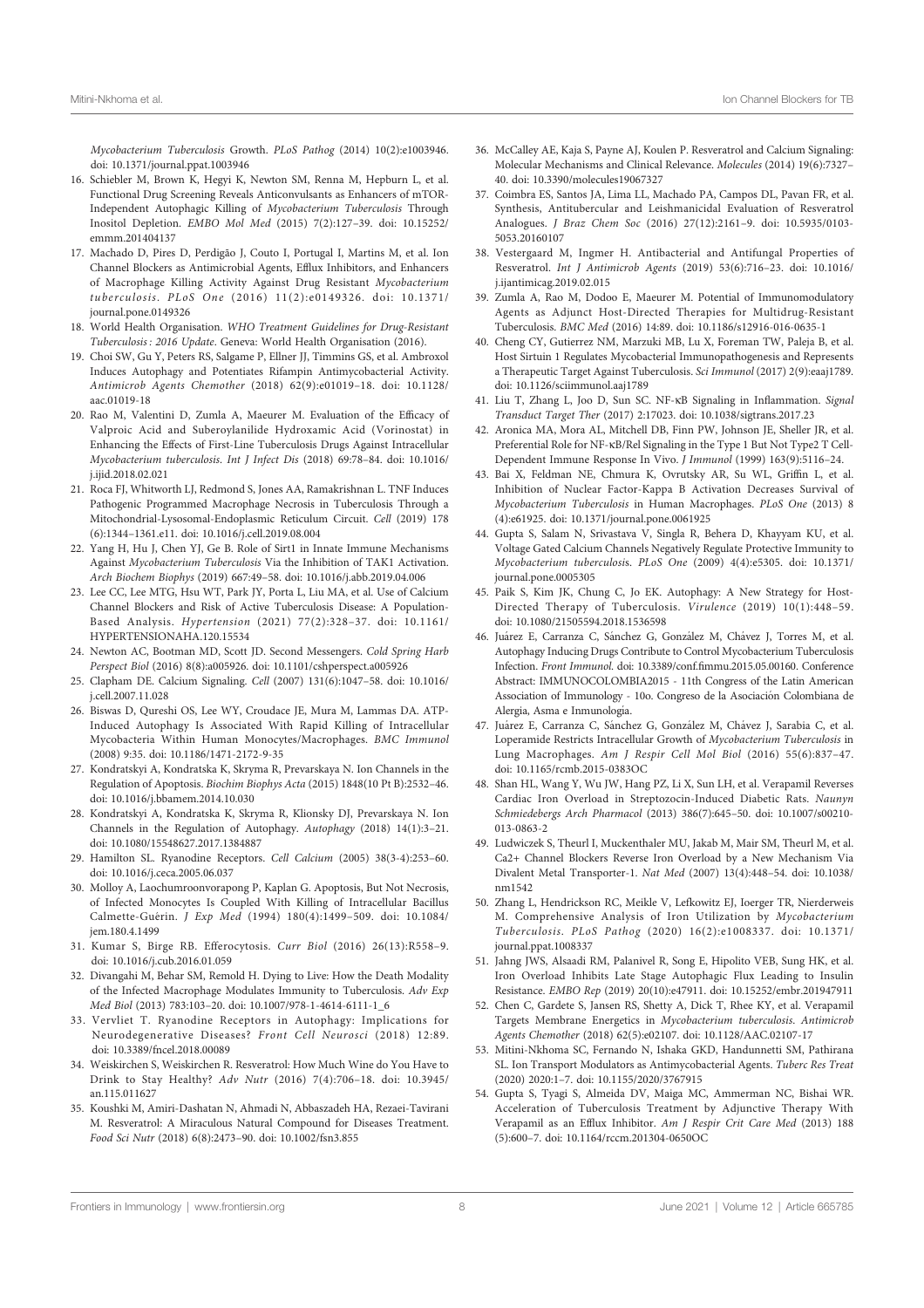- 55. Wedel DJ, Quinlan JG, Iaizzo PA. Clinical Effects of Intravenously Administered Dantrolene. Mayo Clin Proc (1995) 70(3):241–6. doi: 10. 4065/70.3.241
- 56. Lewis RS, Cahalan MD. Potassium and Calcium Channels in Lymphocytes. Annu Rev Immunol (1995) 13:623–53. doi: 10.1146/annurev.iy.13.040 195.003203
- 57. Hou P, Zhang R, Liu Y, Feng J, Wang W, Wu Y, et al. Physiological Role of Kv1.3 Channel in T Lymphocyte Cell Investigated Quantitatively by Kinetic Modeling. PLoS One (2014) 9(3):e89975. doi: 10.1371/journal.pone.0089975
- 58. Kazama I. Targeting Lymphocyte Kv1.3-Channels to Suppress Cytokine Storm in Severe COVID-19: Can it be a Novel Therapeutic Strategy? Drug Discov Ther (2020) 14(3):143–4. doi: 10.5582/ddt.2020.03046
- 59. Mishra R, Kohli S, Malhotra N, Bandyopadhyay P, Mehta M, Munshi M, et al. Targeting Redox Heterogeneity to Counteract Drug Tolerance in Replicating Mycobacterium Tuberculosis. Sci Transl Med (2019) 11(518):eaaw6635. doi: 10.1126/scitranslmed.aaw6635
- 60. Matt U, Müller R, Müller D, Stenziger A, Zinkernagel A, Seelig A, et al. Chloroquine as a Potential Adjunctive Therapy in Tuberculosis. Eur Respir J (2014) 44(Suppl 58):1896.
- 61. Matt U, Selchow P, Dal Molin M, Strommer S, Sharif O, Schilcher K, et al. Chloroquine Enhances the Antimycobacterial Activity of Isoniazid and Pyrazinamide by Reversing Inflammation-Induced Macrophage Efflux. Int J Antimicrob Agents (2017) 50(1):55–62. doi: 10.1016/j.ijantimicag.2017.02.022
- 62. te Brake LHM, de Knegt GJ, de Steenwinkel JE, van Dam TJP, Burger DM, Russel FGM, et al. The Role of Efflux Pumps in Tuberculosis Treatment and Their Promise as a Target in Drug Development: Unraveling the Black Box. Annu Rev Pharmacol Toxicol (2018) 58:271–91. doi: 10.1146/annurevpharmtox-010617-052438
- 63. Zonios DI, Bennett JE. Update on Azole Antifungals. Semin Respir Crit Care Med (2008) 29(2):198–210. doi: 10.1055/s-2008-1063858
- 64. Dumaine R, Roy ML, Brown AM. Blockade of HERG and Kv1.5 by Ketoconazole. J Pharmacol Exp Ther (1998) 286(2):727–35.
- 65. Pavek P. Pregnane X Receptor (PXR)-Mediated Gene Repression and Cross-Talk of PXR With Other Nuclear Receptors Via Coactivator Interactions. Front Pharmacol (2016) 7:456. doi: 10.3389/fphar.2016.00456
- 66. Bhagyaraj E, Tiwari D, Ahuja N, Nanduri R, Saini A, Kalra R, et al. A Human Xenobiotic Nuclear Receptor Contributes to Nonresponsiveness of Mycobacterium tuberculosis to the Antituberculosis Drug Rifampicin. J Biol Chem (2018) 293(10):3747–57. doi: 10.1074/jbc.M117.818377
- 67. Shehu AI, Li G, Xie W, Ma X. The Pregnane X Receptor in Tuberculosis Therapeutics. Expert Opin Drug Metab Toxicol (2016) 12(1):21–30. doi: 10.1517/17425255.2016.1121381
- 68. Cholo MC, Steel HC, Fourie PB, Germishuizen WA, Anderson R. Clofazimine: Current Status and Future Prospects. J Antimicrob Chemother (2012) 67(2):290–8. doi: 10.1093/jac/dkr444
- 69. Tyagi S, Ammerman NC, Li SY, Adamson J, Converse PJ, Swanson RV, et al. Clofazimine Shortens the Duration of the First-Line Treatment Regimen for Experimental Chemotherapy of Tuberculosis. Proc Natl Acad Sci U S A (2015) 112(3):869–74. doi: 10.1073/pnas.1416951112
- 70. Ren YR, Pan F, Parvez S, Fleig A, Chong CR, Xu J, et al. Clofazimine Inhibits Human Kv1.3 Potassium Channel by Perturbing Calcium Oscillation in T Lymphocytes. PLoS One (2008) 3(12):e4009. doi: 10.1371/journal. pone.0004009
- 71. Singh DK, Dwivedi VP, Ranganathan A, Bishai WR, Van Kaer L, Das G. Blockade of the Kv1.3 K+ Channel Enhances BCG Vaccine Efficacy by Expanding Central Memory T Lymphocytes. J Infect Dis (2016) 214 (9):1456–64. doi: 10.1093/infdis/jiw395
- 72. Heiberg JK, Svejgaard E. Toxic Hepatitis During Ketoconazole Treatment. Br Med J (Clin Res Ed) (1981) 283(6295):825–6. doi: 10.1136/bmj.283.6295.825
- 73. Askgaard DS, Wilcke T, Dossing M. Hepatotoxicity Caused by the Combined Action of Isoniazid and Rifampicin. Thorax (1995) 50(2):213–4. doi: 10.1136/ thx.50.2.213
- 74. Leffler A, Reckzeh J, Nau C. Block of Sensory Neuronal Na+ Channels by the Secreolytic Ambroxol Is Associated With an Interaction With Local Anesthetic Binding Sites. Eur J Pharmacol (2010) 630(1-3):19–28. doi: 10.1016/j.ejphar.2009.12.027
- 75. Oda N, Tamai K, Suzuki Y, Yoshimatsu H, Matsuoka H, Matsumoto Y, et al. Marked Improvement in Autoimmune Pulmonary Alveolar Proteinosis With

Severe Hypoxemia in a Patient Treated With Ambroxol: A Case Report. J Med Case Rep (2015) 9:100. doi: 10.1186/s13256-015-0588-6

- 76. Mullin S, Smith L, Lee K, D'Souza G, Woodgate P, Elflein J, et al. Ambroxol for the Treatment of Patients With Parkinson Disease With and Without Glucocerebrosidase Gene Mutations: A Nonrandomized, Noncontrolled Trial. JAMA Neurol (2020) 77(4):427–34. doi: 10.1001/jamaneurol.2019.4611
- 77. Ghodke-Puranik Y, Thorn CF, Lamba JK, Leeder JS, Song W, Birnbaum AK, et al. Valproic Acid Pathway: Pharmacokinetics and Pharmacodynamics. Pharmacogenet Genomics (2013) 23(4):236–41. doi: 10.1097/FPC.0b013e 32835ea0b2
- 78. Zanatta G, Sula A, Miles AJ, Ng LCT, Torella R, Pryde DC, et al. Valproic Acid Interactions With the NavMs Voltage-Gated Sodium Channel. Proc Natl Acad Sci U S A (2019) 116(52):26549–54. doi: 10.1073/pnas. 1909696116
- 79. Ji MM, Wang L, Zhan Q, Xue W, Zhao Y, Zhao X, et al. Induction of Autophagy by Valproic Acid Enhanced Lymphoma Cell Chemosensitivity Through HDAC-Independent and IP3-Mediated PRKAA Activation. Autophagy (2015) 11(12):2160–71. doi: 10.1080/15548627.2015.1082024
- 80. Chandran A, Antony C, Jose L, Mundayoor S, Natarajan K, Kumar RA. Mycobacterium tuberculosis Infection Induces HDAC1-Mediated Suppression of IL-12B Gene Expression in Macrophages. Front Cell Infect Microbiol (2015) 5:90. doi: 10.3389/fcimb.2015.00090
- 81. Soria-Castro R, Schcolnik-Cabrera A, Rodríguez-López G, Campillo-Navarro M, Puebla-Osorio N, Estrada-Parra S, et al. Exploring the Drug Repurposing Versatility of Valproic Acid as a Multifunctional Regulator of Innate and Adaptive Immune Cells. J Immunol Res (2019) 2019:9678098. doi: 10.1155/ 2019/9678098
- 82. Gatla HR, Muniraj N, Thevkar P, Yavvari S, Sukhavasi S, Makena MR. Regulation of Chemokines and Cytokines by Histone Deacetylases and an Update on Histone Decetylase Inhibitors in Human Diseases. Int J Mol Sci (2019) 20(5):1110. doi: 10.3390/ijms20051110
- 83. Kalapos MP. Carbamazepine-Provoked Hepatotoxicity and Possible Aetiopathological Role of Glutathione in the Events: Retrospective Review of Old Data and Call for New Investigation. Adverse Drug React Toxicol Rev (2002) 21(3):123–41. doi: 10.1007/BF03256188
- 84. Gayam V, Mandal AK, Khalid M, Shrestha B, Garlapati P, Khalid M. Valproic Acid Induced Acute Liver Injury Resulting in Hepatic Encephalopathy- A Case Report and Literature Review. J Community Hosp Intern Med Perspect (2018) 8(5):311–4. doi: 10.1080/20009666.2018.1514933
- 85. Di Rosso ME, Palumbo ML, Genaro AM. Immunomodulatory Effects of Fluoxetine: A New Potential Pharmacological Action for a Classic Antidepressant Drug? Pharmacol Res (2016) 109:101–7. doi: 10.1016/ j.phrs.2015.11.021
- 86. Karine de Sousa A, Rocha JE, Gonçalves de Souza T, Sampaio de Freitas T, Ribeiro-Filho J, Melo Coutinho HD. New Roles of Fluoxetine in Pharmacology: Antibacterial Effect and Modulation of Antibiotic Activity. Microb Pathog (2018) 123:368–71. doi: 10.1016/j.micpath.2018.07.040
- 87. Bauer L, Manganaro R, Zonsics B, Strating JRPM, El Kazzi P, Lorenzo Lopez M, et al. Fluoxetine Inhibits Enterovirus Replication by Targeting the Viral 2C Protein in a Stereospecific Manner. ACS Infect Dis (2019) 5(9):1609–23. doi: 10.1021/acsinfecdis.9b00179
- 88. Poulin H, Bruhova I, Timour Q, Theriault O, Beaulieu JM, Frassati D, et al. Fluoxetine Blocks Nav1.5 Channels Via a Mechanism Similar to That of Class 1 Antiarrhythmics. Mol Pharmacol (2014) 86(4):378–89. doi: 10.1124/ mol.114.093104
- 89. Bétry C, Etiévant A, Oosterhof C, Ebert B, Sanchez C, Haddjeri N. Role of 5-HT3 Receptors in the Antidepressant Response. Pharmaceuticals (2011) 4 (4):603–29. doi: 10.3390/ph4040603
- 90. Dong YY, Pike ACW, Mackenzie A, McClenaghan C, Aryal P, Dong L, et al. K2P Channel Gating Mechanisms Revealed by Structures of TREK-2 and a Complex With Prozac. Science (2015) 347(6227):1256–9. doi: 10.1126/ science.1261512
- 91. Schump MD, Fox DM, Bertozzi CR, Riley LW. Subcellular Partitioning and Intramacrophage Selectivity of Antimicrobial Compounds Against Mycobacterium Tuberculosis. Antimicrob Agents Chemother (2017) 61(3): e01639–16. doi: 10.1128/AAC.01639-16
- 92. Jaszczyszyn A, Ga̧ siorowski K, Ś wia̧ tek P, Malinka W, Cieś lik-Boczula K, Petrus J, et al. Chemical Structure of Phenothiazines and Their Biological